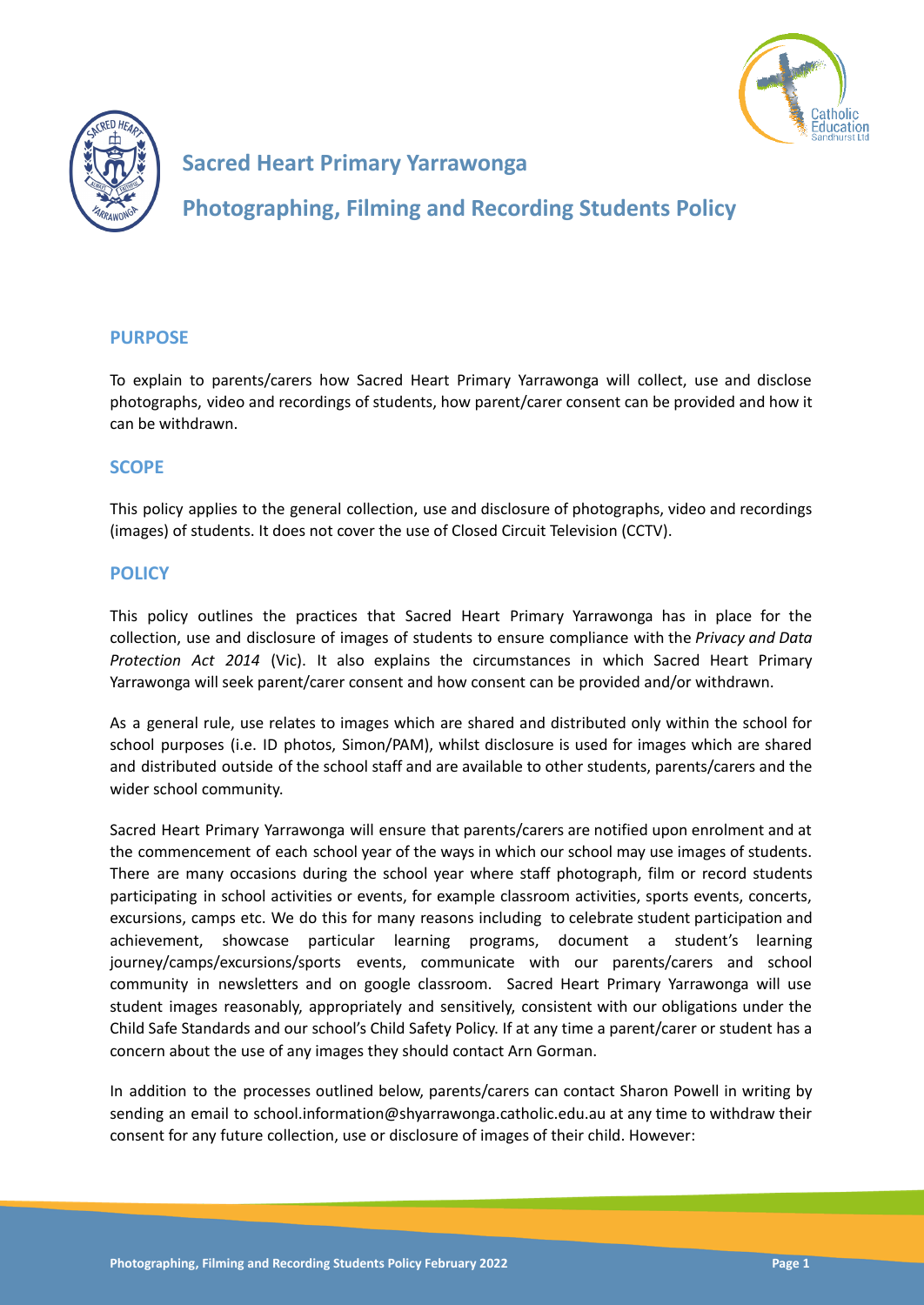- if the images have already been published and are in the public domain, it may not be possible for consent to be withdrawn.
- There may be occasions when the school will record whole of school or large group events [and make those recordings available to the school community such as the school concert, end of year Mass, sports events etc. and if your child participates, they may appear in these recordings which will be available to the whole school community.
- The school can still collect, use and disclose images in circumstances where consent is not required (see below for more information).

## Official school photographs

Each year Sacred Heart Primary Yarrawonga will arrange for a professional photographer to take official school photographs of students. This will generally involve both class photos and individual photos being taken.

Official school photographs may be:

- purchased by parents/carers
- used for school identification cards
- stored on SIMON for educational and administrative purposes.

Sacred Heart Primary Yarrawonga will notify parents/carers in advance of the official school photographs being taken to give them an opportunity to decide whether their child will be included in the official school photographs.

Parents/carers who choose to opt-out of having their child participate in official school photographs must contact Sharon Powell in writing by emailing school.information@shyarrawonga.catholic.edu.au before the date photos are scheduled to be taken to advise that their child will not participate. There is no obligation on any parent or carer to purchase any photographs taken.

# Images for use and disclosure within the school community and ordinary school communications

From time to time Sacred Heart Primary Yarrawonga may photograph, film or record students to use within the school community, including:

- in the school's communication, learning and teaching tools (for example, emails, google classroom or apps that can only be accessed by students, parents or school staff with passwords eg SIMON /PAM.)
- for display in school classrooms, on noticeboards etc
- in the school's newsletter
- to support student's health and wellbeing (eg photographs of pencil grip to assist in OT assessments)

An Annual Consent Form and Collection Notice will be distributed to parents/carers on enrolment and also at the beginning of each school year.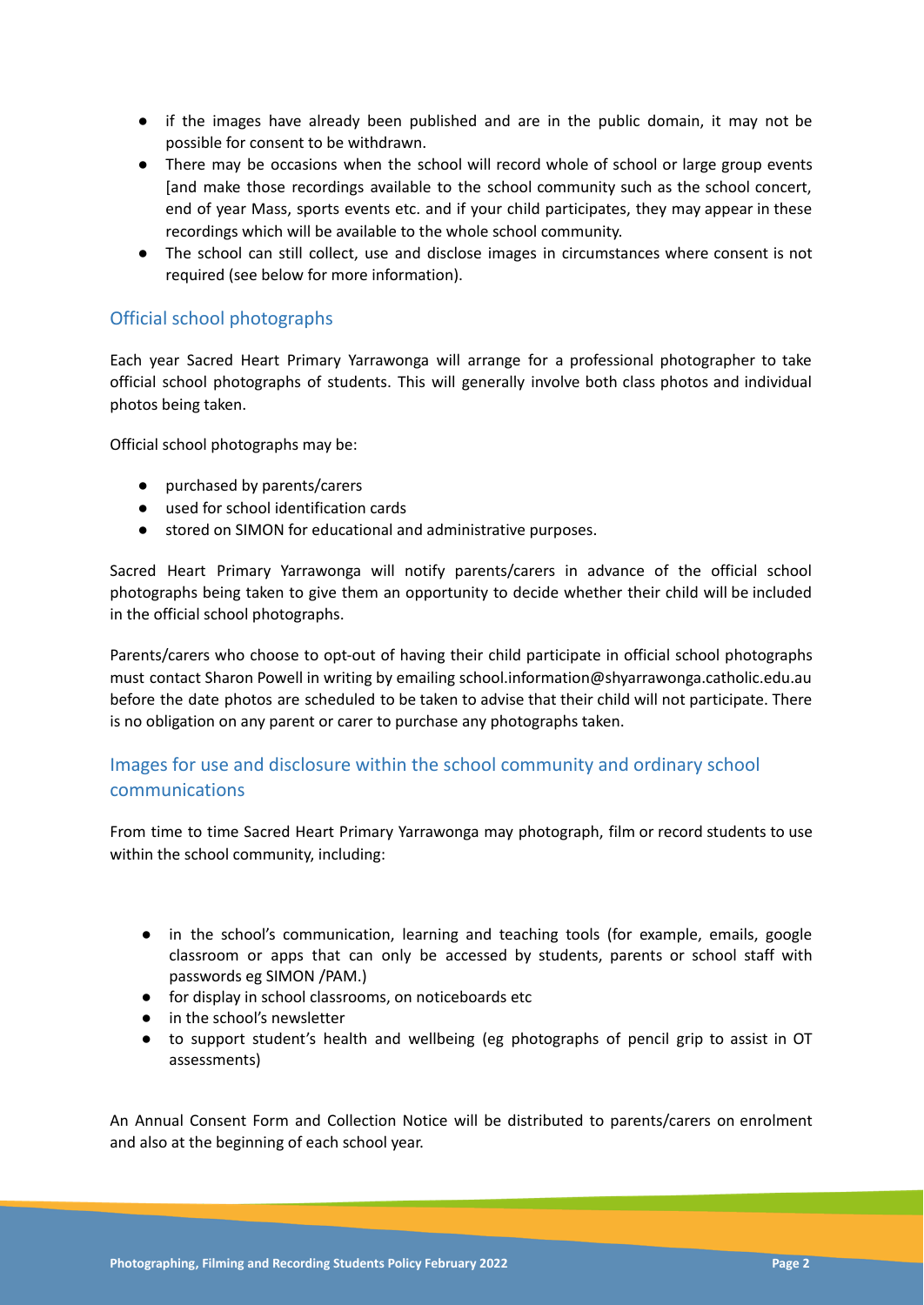## Images to be used or disclosed outside the school community

#### **External use or disclosure by the school**

Photographs, video or recordings of students may also be used in publications that are accessible to the public, including:

- on the school's website [including in the school newsletter which is publicly available on the website
- on the school's social media accounts

The Annual Consent Form and Collection Notice also covers these types of uses and will be distributed to parents/carers on enrolment and also at the beginning of each school year. We will notify you individually if we are considering using any images of your child for specific advertising or promotional purposes.

#### **Media**

The media, or the Department of Education and Training's media team, may seek to photograph, film or record students for a news story or school event. This may include broadcast media, online or social media or print media, including newspapers and magazine publications.

When our school receives such requests Sacred Heart Primary Yarrawonga will:

- provide parents/carers with information about the organisation involved and when/for what purposes the photography, filming or recording will occur
- **●** seek prior, express parent/carer consent in writing.

Students will only be photographed, filmed or recorded by the media at school if express consent is provided for that specific media event. Neither the school nor the Department own or control any photographs, video or recordings of students taken by the media.

#### **Other external collection, use or disclosure**

If there is a situation which will involve the collection, use or disclosure of images of students by or to third parties which is not otherwise covered by this policy, Sacred Heart Primary Yarrawonga will:

- provide parents/carers with information about the event or activity, the organisation involved and when the photography, filming or recording will occur
- **●** seek prior, express parent/carer consent in writing.